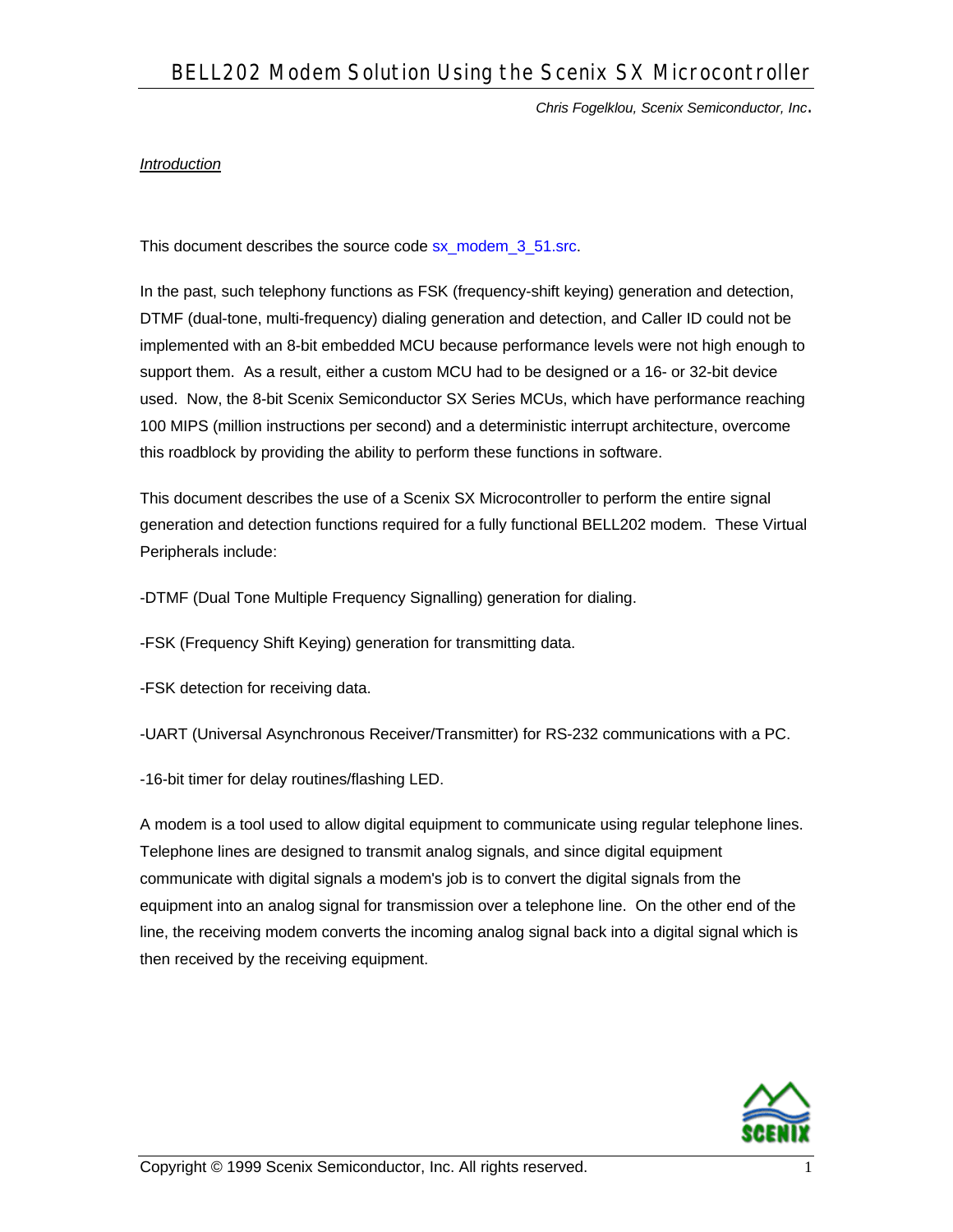*Chris Fogelklou, Scenix Semiconductor, Inc*. Converting a digital signal into an analog one requires some form of MODULATION. MODULATION is the process of converting one form of signal into another. One of the first modulation schemes used for data transmission over telephone lines was Frequency Shift Keying (FSK.) FSK uses frequency- shifts to transmit data. Since binary data is stored as '1's and '0's, there are two frequencies used for Frequency Shift Keying; one frequency symbolizes high data, and the other frequency symbolizes low data. When a bitstream is being transmitted, the transmitting modem outputs a continuous sine wave, with the frequency of the sine wave alternating as the data bits are modulated. The SX modem uses a frequency of 1300Hz to signify a '1' and 2100Hz to signify a '0'. Some applications of Frequency Shift Keying signals include credit card readers, ATM machines, remote monitoring equipment, and Caller ID detection.

The SX Modem also requires some method of dialing. Since DTMF is the most common method of dialing in North America, it was incorporated into the modem. DTMF (touch-tone) stands for Dual-Tone Multi-Frequency signalling. DTMF uses two separate frequencies to indicate the digit to dial. Since two tones are required to dial, there is a much smaller chance that the frequencies will occur during a normal telephone conversation. In order to generate DTMF, the SX is required to create an analog signal consisting of two separate frequencies. This is accomplished by using two Artificial Sine Wave VP's, in conjunction with a PWM (Pulse-Width-Modulated) Digital-to-Analog conversion VP.

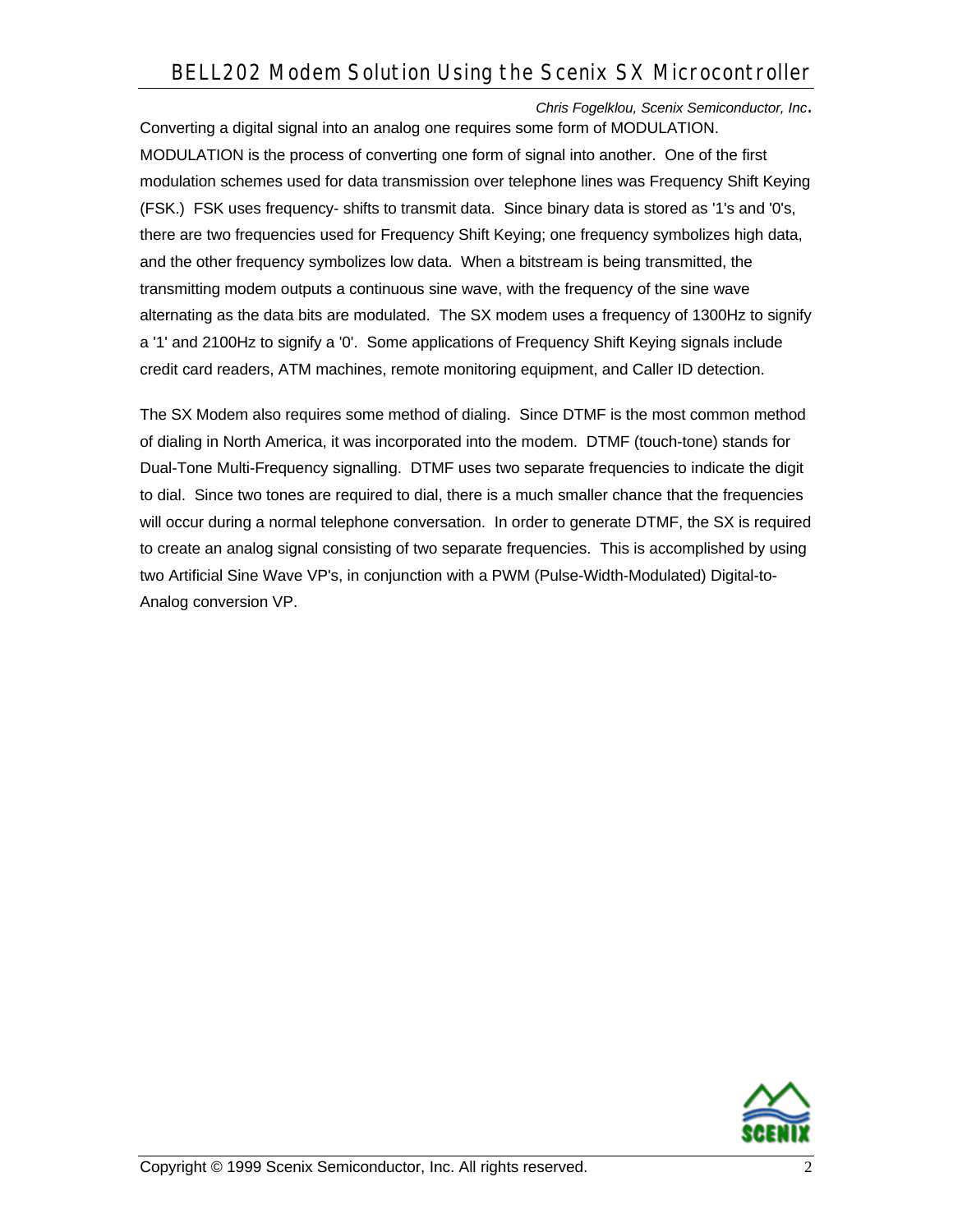## *Introduction*…

Unlike other MCUs that add functions in the form of additional silicon, the SX Series uses its industry-leading performance to execute functions as software modules, or Virtual Peripherals. These are loaded into a high-speed (10 ns access time) on-chip flash/EEPROM program memory and executed as required. In addition, a set of on-chip hardware peripherals is available to perform operations that cannot readily be done in software, such as timers, comparators, and oscillators.

To minimize code space and required processing power, the SX modem uses two artificial sine generation VP's and one PWM output to generate both FSK and DTMF signals. With all subroutines and Virtual Peripherals integrated, the Scenix FSK modem solution is less than 900 words long, leaving 1.1K of program memory left over to add such features as CallerID parsing, ring detection, error detection/correction, and an AT-command set.

# *The Hardware: Block Diagram*



## *Isolation Circuitry:*

Isolation circuitry is needed for any circuit meant to interface with a telephone line. There is a different isolation standard for every country so check which one is used locally.

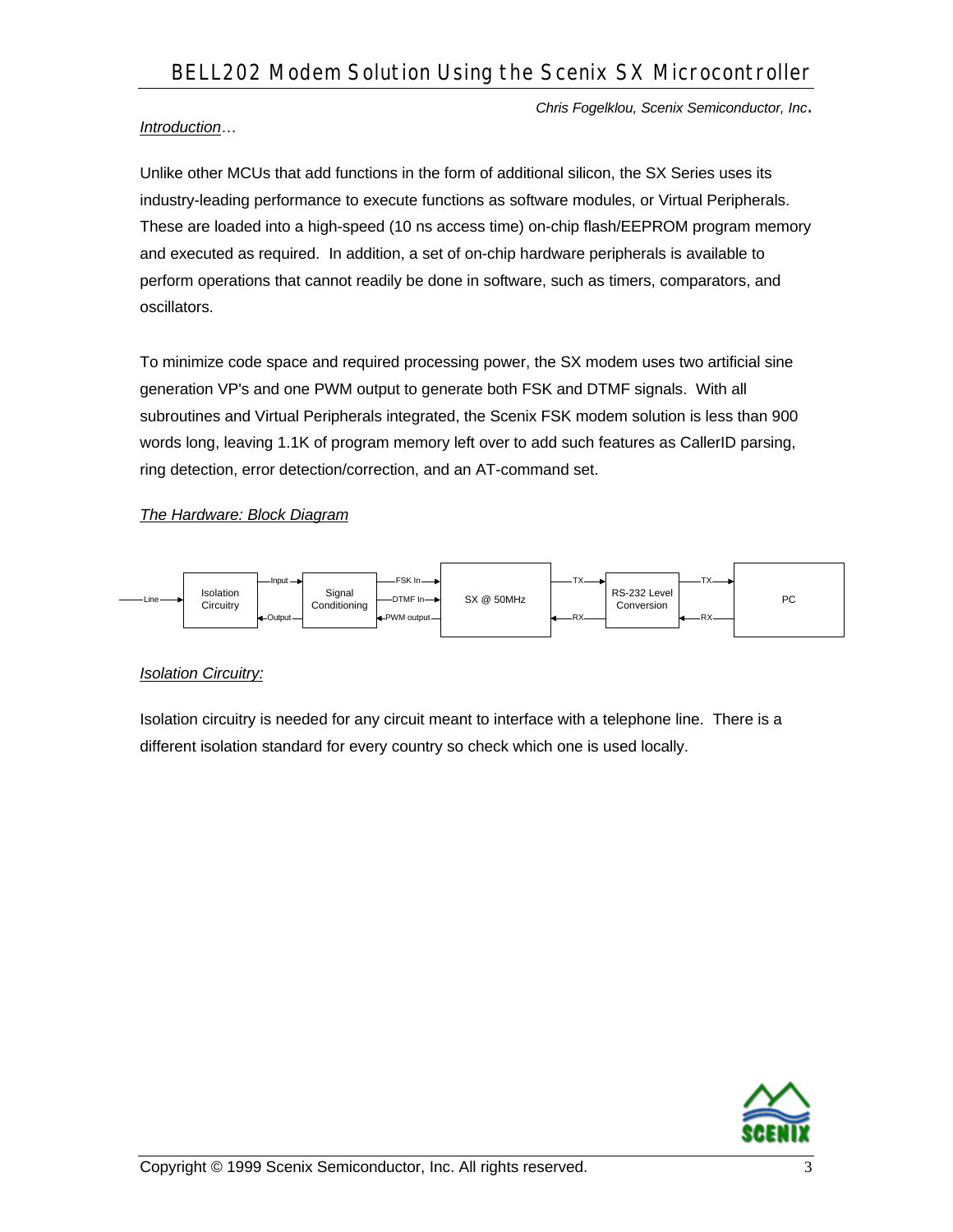#### Signal Conditioning:

FSK Input:



The software implementation of FSK detection is very simple. The transitions on the input pin are timed by the software. If the transitions occur within a specified time, then a high frequency is being detected, otherwise a low frequency is being detected

Since the software uses a Schmidtt Trigger input on the SX, the input FSK signal must be amplified until clipping to trigger the Schmidtt Trigger levels.

FSK/DTMF Output:



To convert the internal digital values inside the SX back into real-world analogue signals, a Digital-to-Analogue converter (D/A) is required. The SX modem uses a single 8-bit PWM virtual peripheral to accomplish the conversion. A PWM register is loaded with a value from 0 to 255, and this value represents the duty cycle of the PWM output. For DTMF generation, the PWM register is loaded with the sum of the amplitudes of each of the sine waves representing the digit.

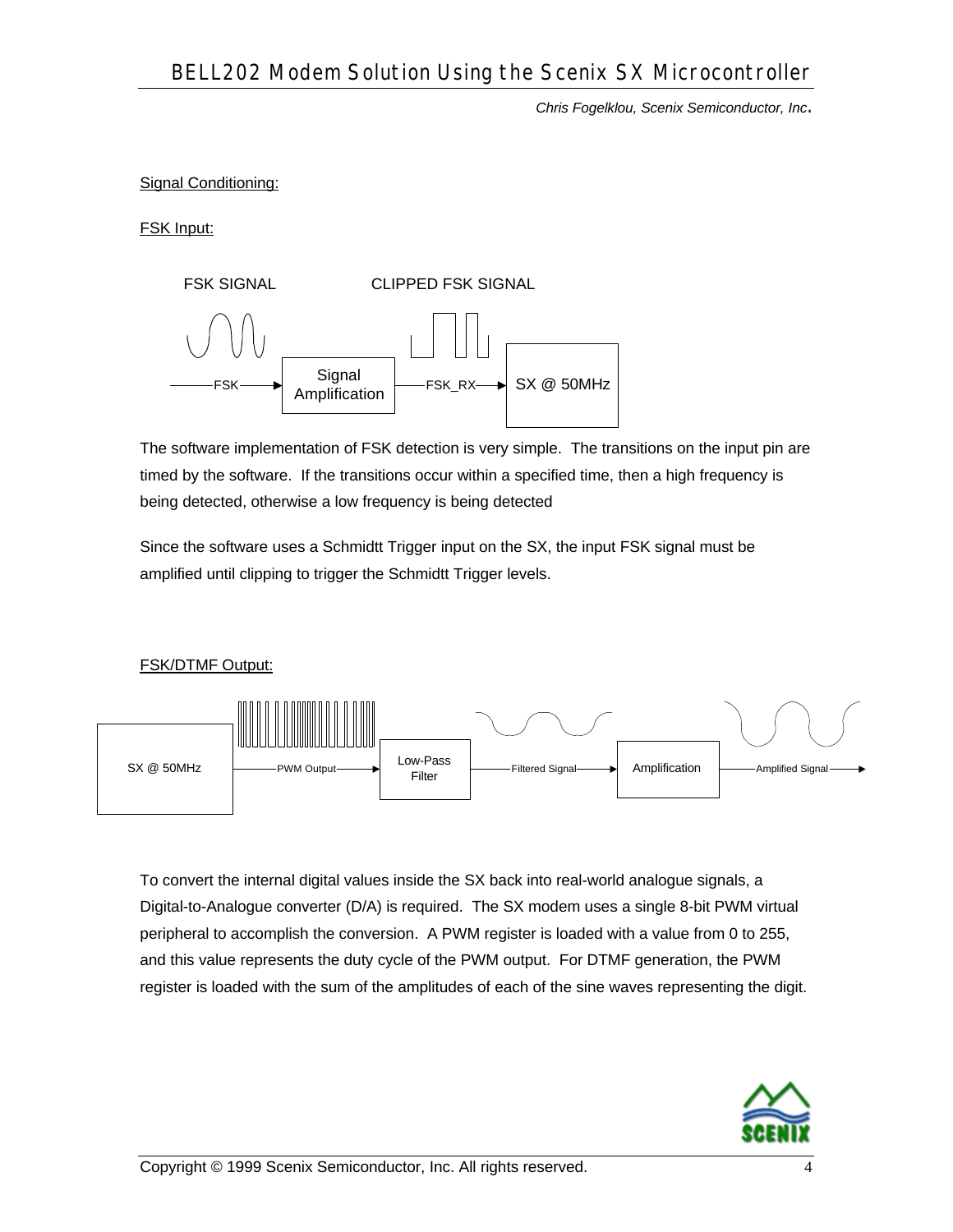### Signal Conditioning:

#### Low-Pass Filter:

The low-pass filter used to create the output signal can be as simple as an R-C network.



Depending on the maximum frequency you wish to obtain, you should adjust the component values for R and C to choose the resolution of the PWM. Ideally, you should calculate the maximum SIN frequency output you will use and choose the cutoff to be at this frequency. Since the maximum frequency used by the modem software is 2.1kHz, calculate R and C:

First, choose a value for R.

 $R = 1000$  ohms

Now, calculate C:

 $C = 1/(2 * pi * Cutoff Frequency * R)$ 

Therefore:

 $C = 1/(2 * 3.14 * 2100 Hz * 1000 ohms)$ 

And

 $C = 0.076uF$ 

The pins used by the SX Modem are:

| rx_pin  | equ | ra.1 | ; RS-232 input pin         |
|---------|-----|------|----------------------------|
| fsk in  | equ | rb.1 | ; FSK input pin            |
| PWM pin | equ | ra.0 | ; PWM output for D/A       |
| tx pin  | equ | ra.2 | ; RS-232 output pin        |
| in out  | equ | ra.3 | ; Enables/Disables output  |
|         |     |      | ; on SX DTMF DEMO boards.  |
| led pin | equ | rb.0 | ; LED output pin           |
| hook    | equ | rb.4 | ; Selects on-hook/off-hook |

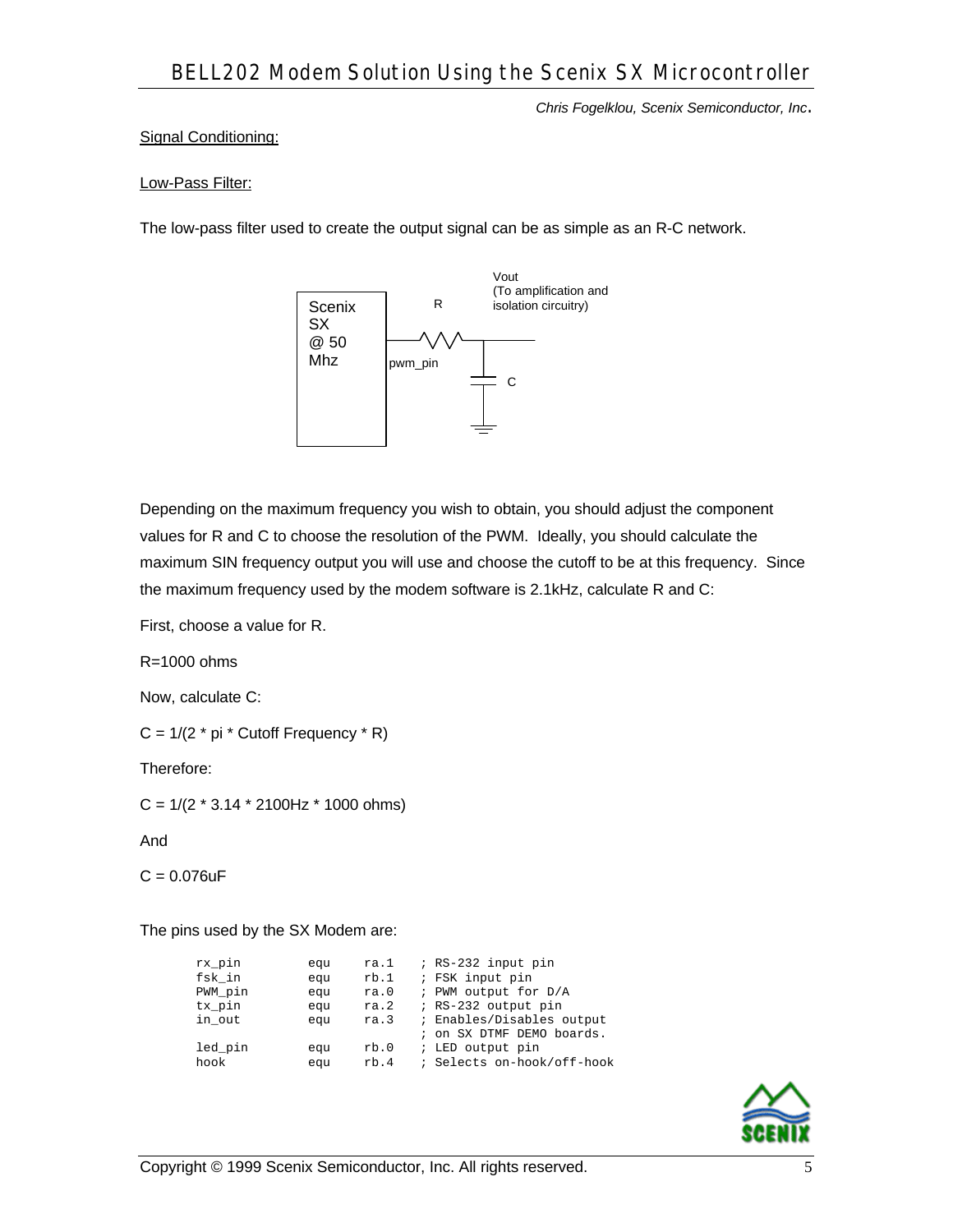## *The Software*



*Chris Fogelklou, Scenix Semiconductor, Inc*.

The software consists of an interrupt service routine and a mainline routine. The two routines run independently, with the interrupt service routine running all of the timing sensitive portions of the program, such as the UARTs, timers, A/Ds, D/As, frequency generation, and frequency detection. The mainline routine coordinates, enables, and disables the Virtual Peripherals when necessary to create the overall modem algorithm.

To test this initial release of the modem, a production BELL202 modem was used, in addition to CallerID signals generated by the Telephone Company.

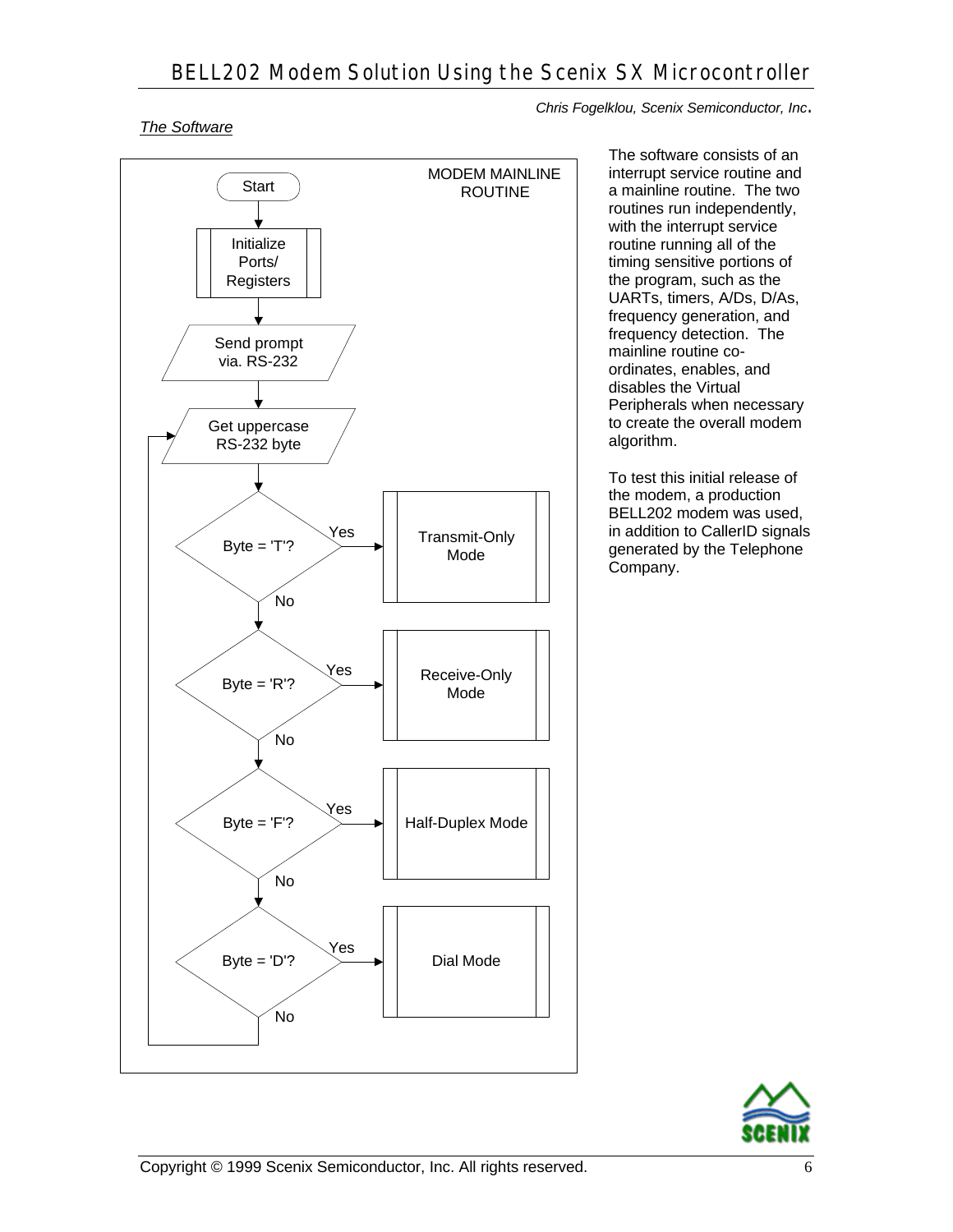

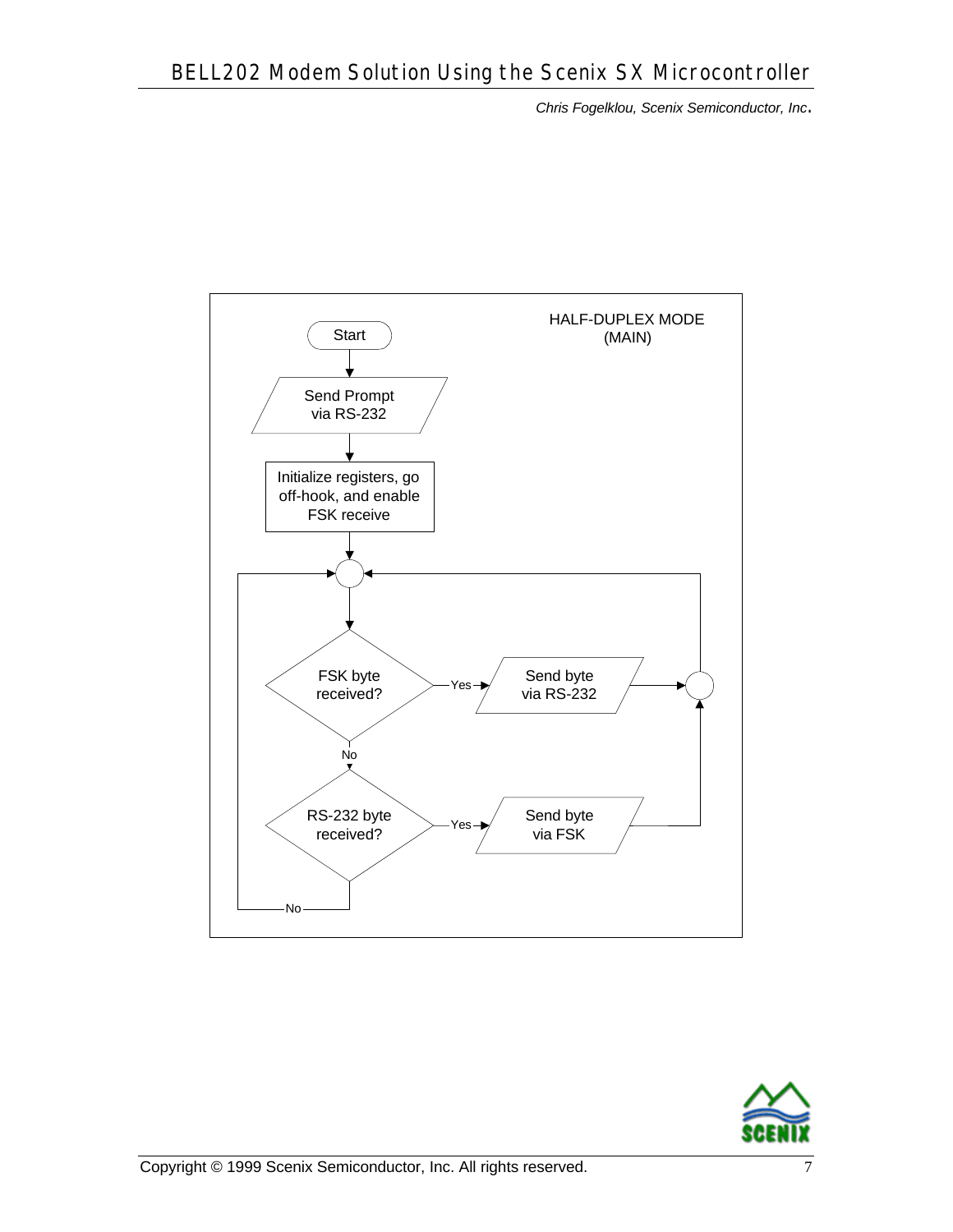

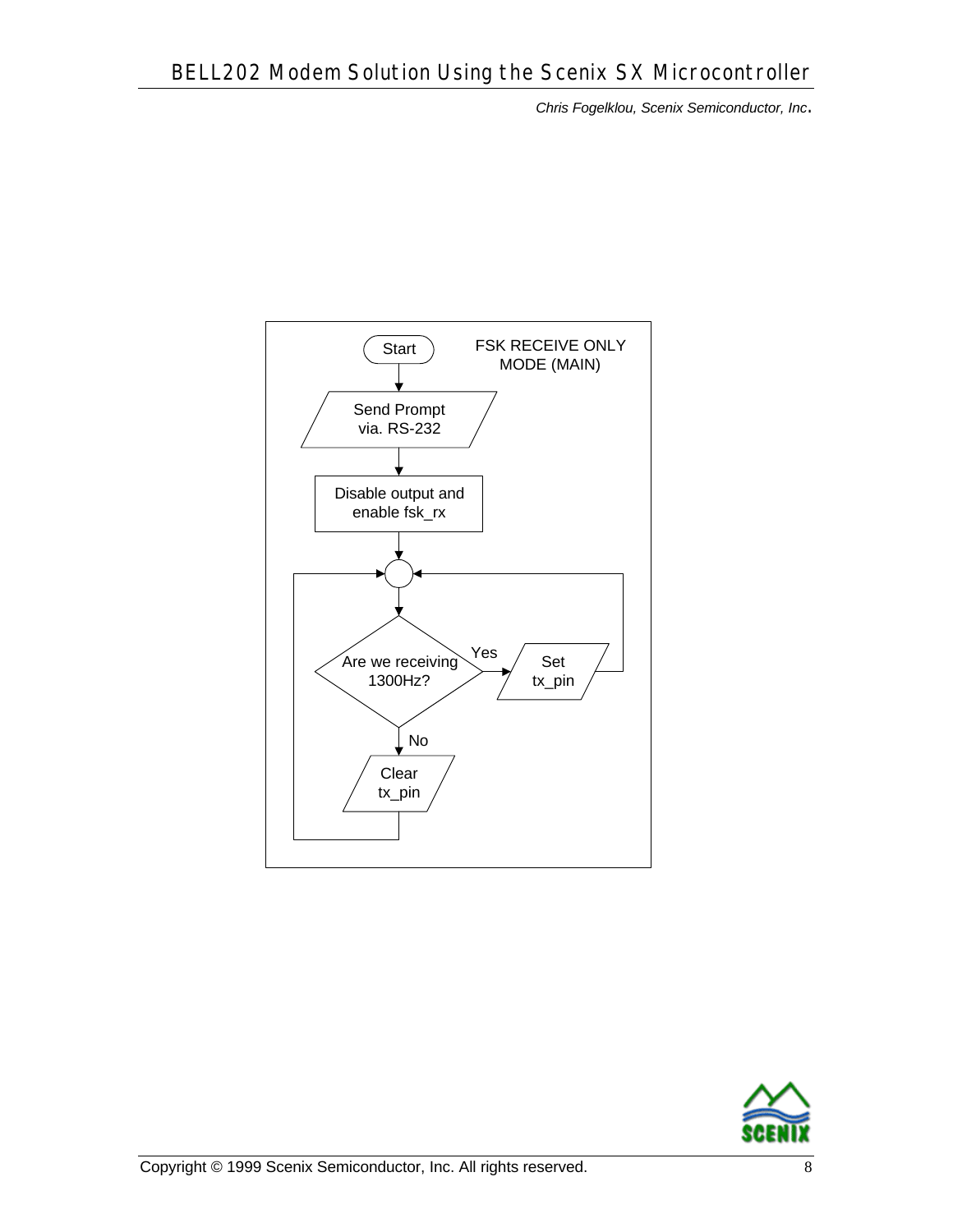

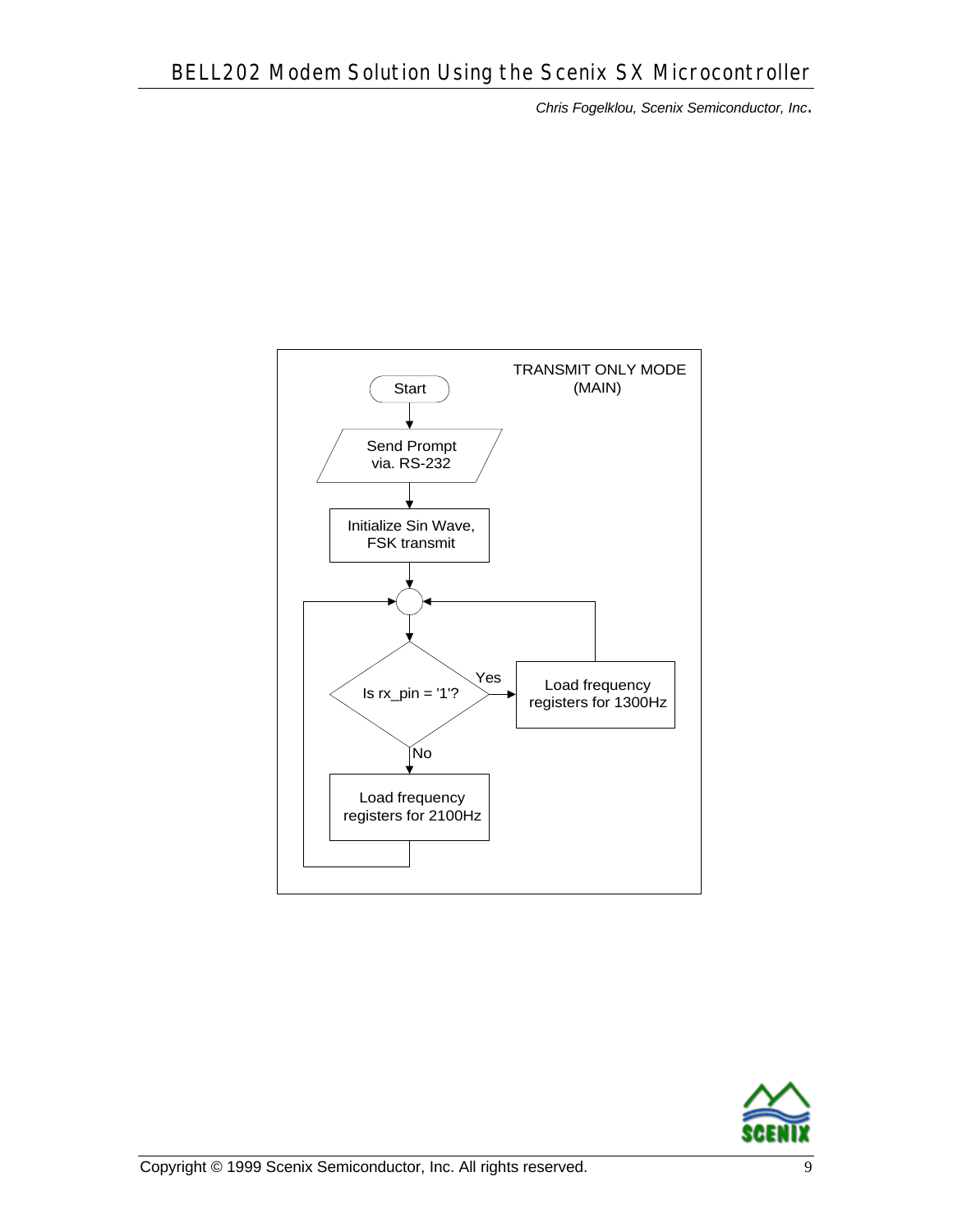

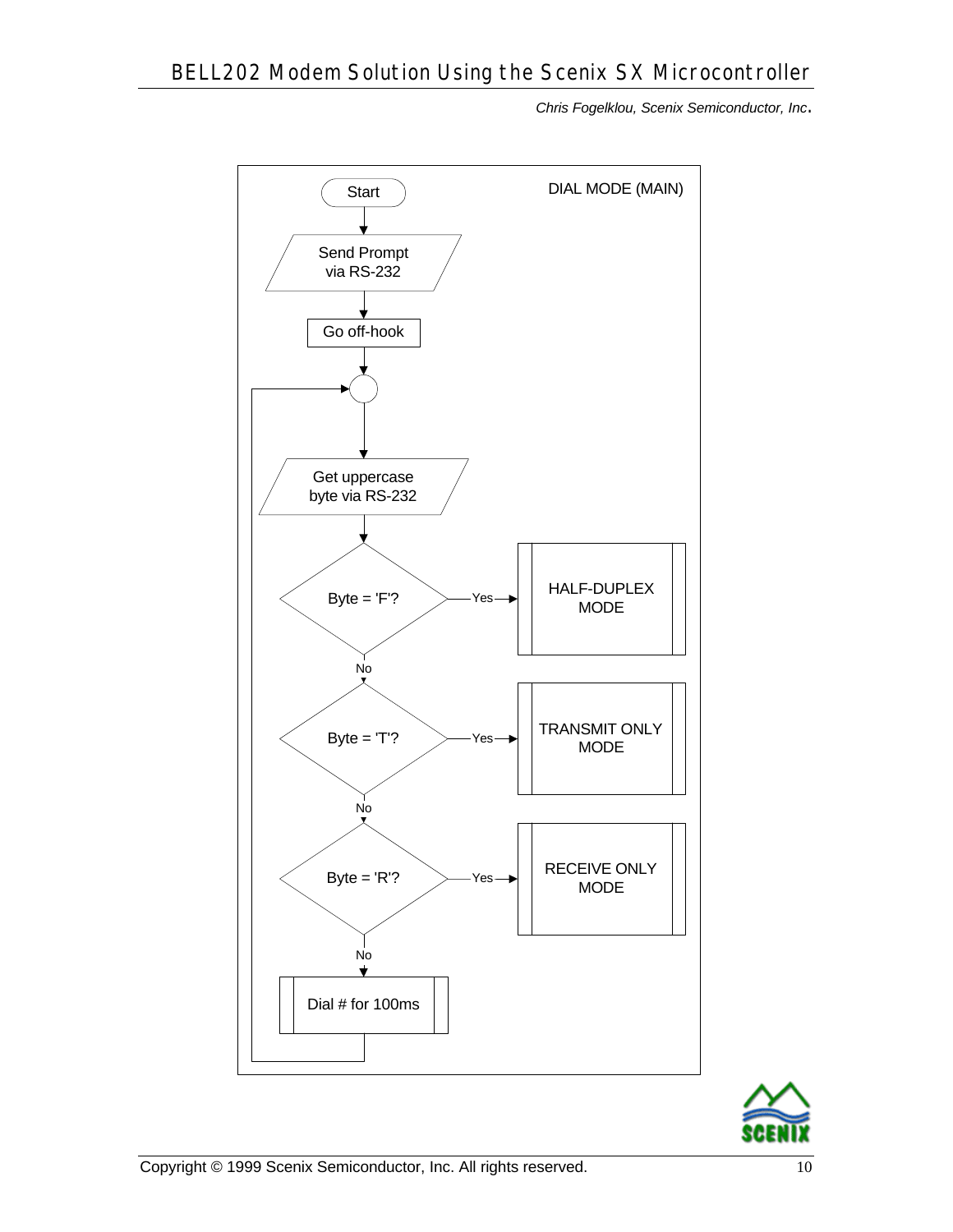

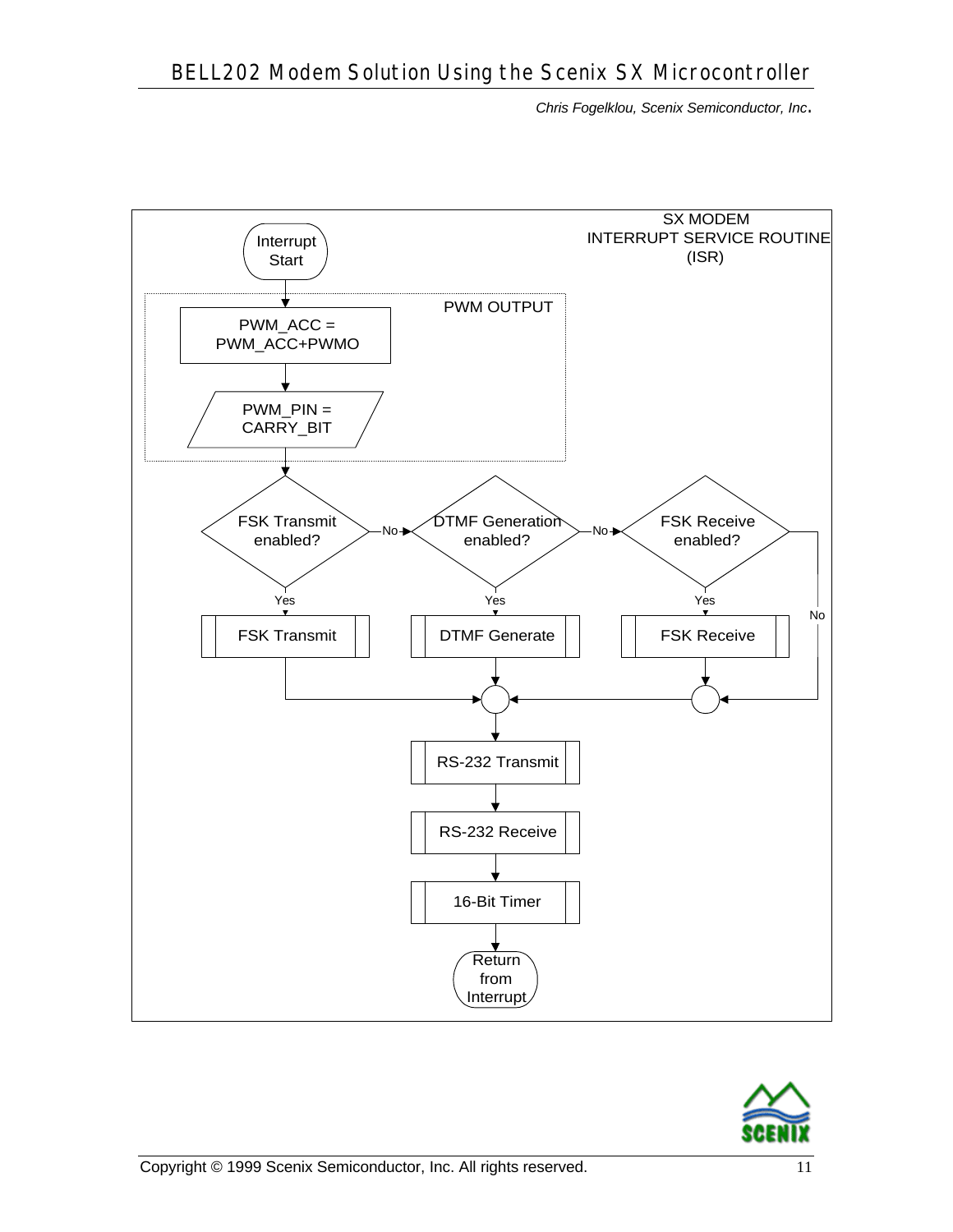



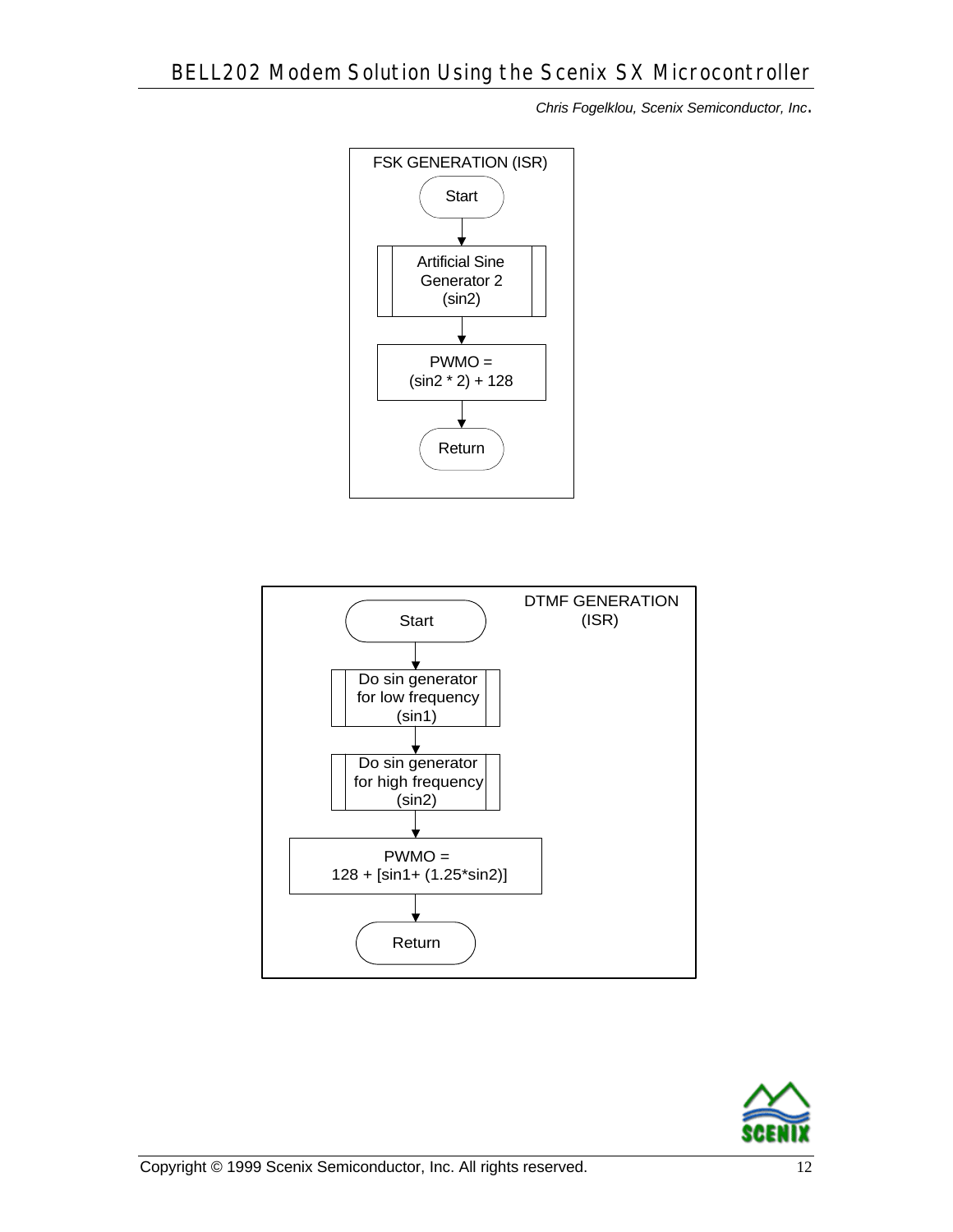

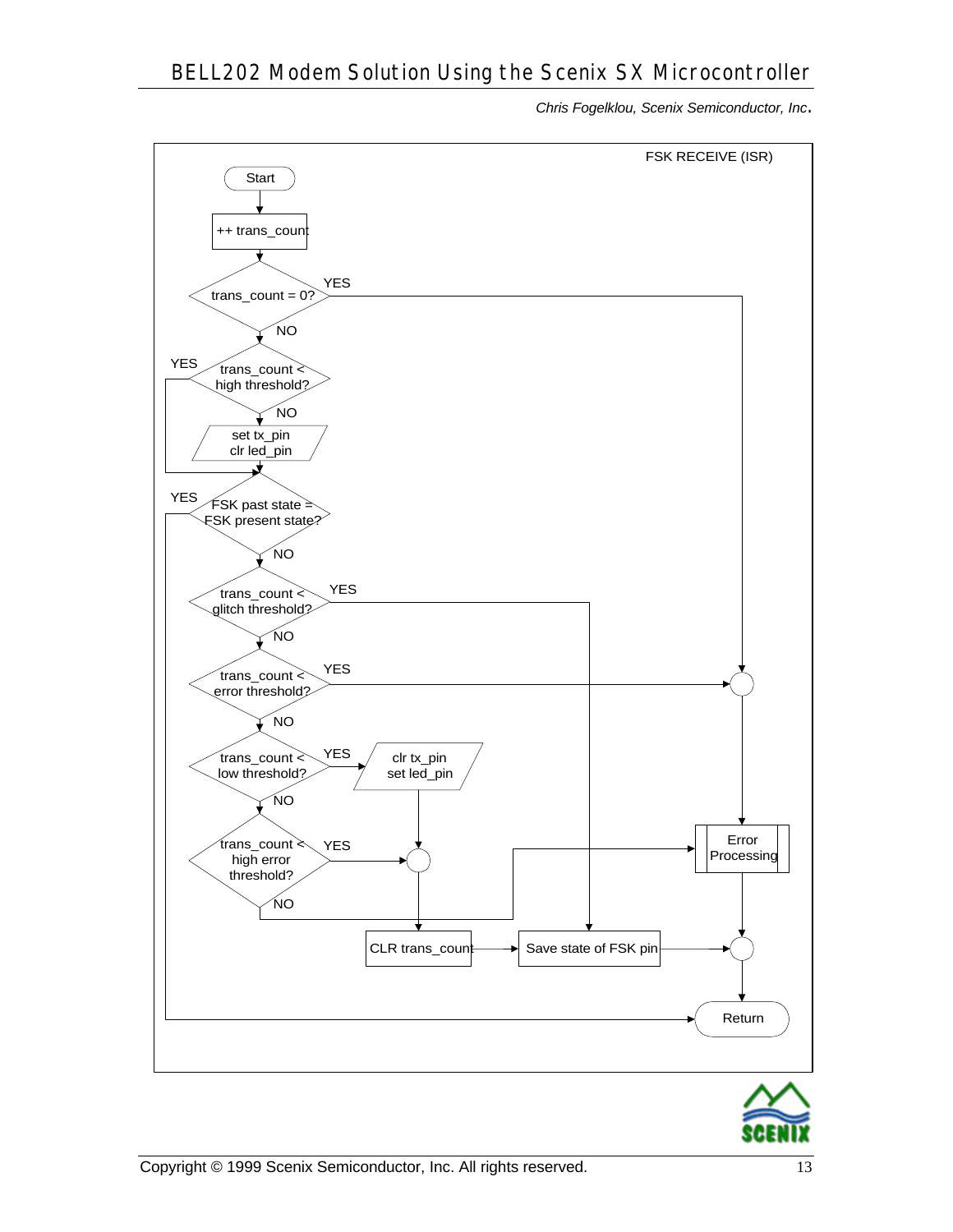